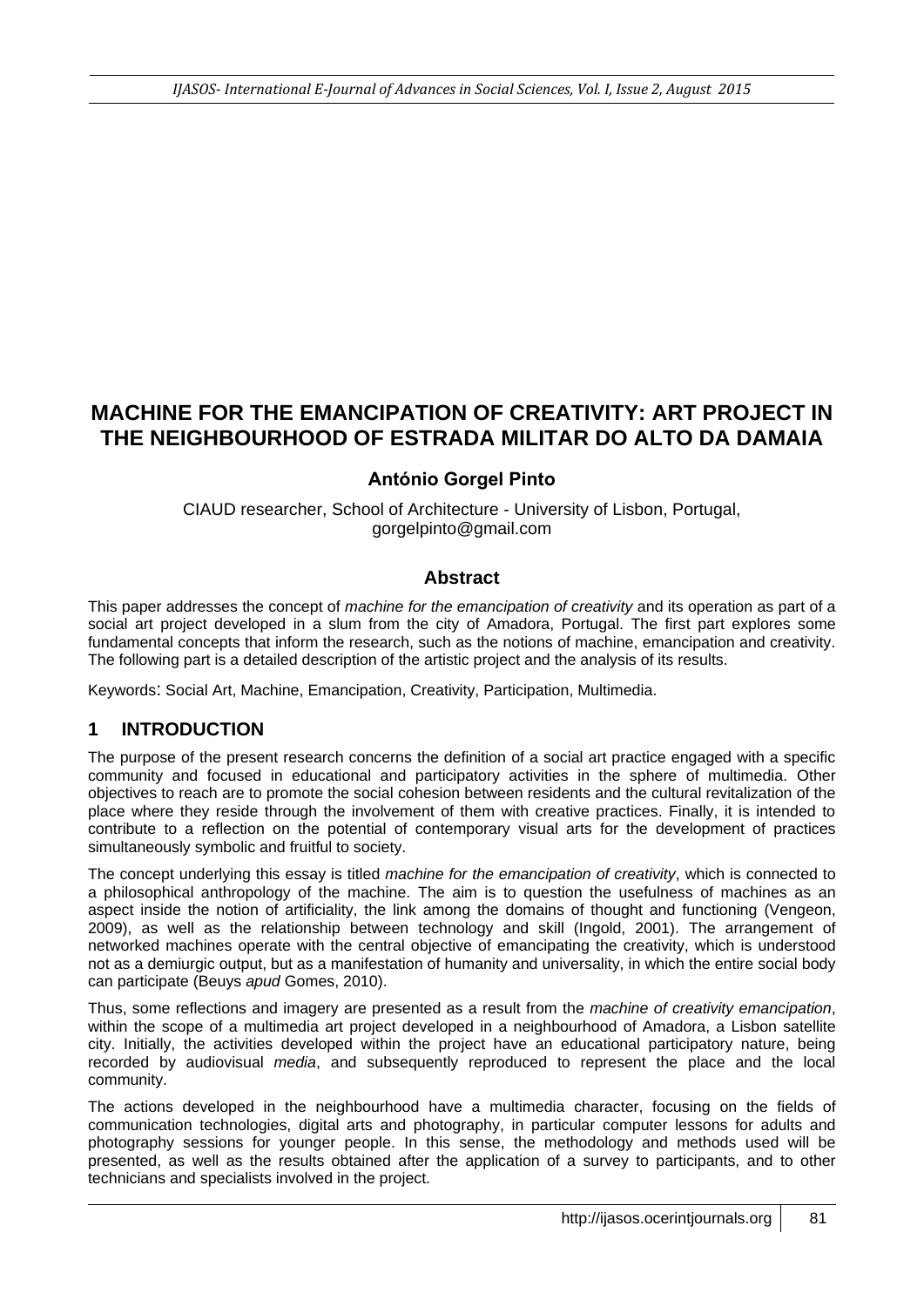# **2 MACHINE FOR THE EMANCIPATION OF CREATIVITY**

The *machine for the emancipation of creativity*, in the context of the artistic social project developed in a disadvantaged neighborhood of Amadora, have an underlying set of essential aspects for its functionality. Firstly, the specific objective for the creativity stimulation of resident participants so that they release any preconceived ideas of inferiority, compared with other elements of society whose culture is more developed. Another key feature of the machine in question is the constitution of a previously set programme considering the objective. The programme is informed by concepts in the context of a philosophy of education sensitive to the notion of emancipation, as well as an aesthetic that, with social sensitivity, develops a series of actions and images of a participatory nature. Lastly, it should be noted that the creativity emancipation aims, as the second objective, to promote a reflection in society on the existence of other more efficient and humanist ways to resolve the problems belonging to the more degraded and deprived urban areas. In this sense, within the *machine for the emancipation of creativity* concept, the three notions in question will be analyzed, in particular - the machine, emancipation and creativity.



Fig. 1: Operational scheme of the *machine for the emancipation of creativity* (Gorgel Pinto, 2015).

## **2.1 Machine**

The knowledge about the machine concept is quite advanced regarding the technological issues, but with little depth concerning the "links that connect mankind to artificiality", becoming fundamental the study on the machines usefulness, as an aspect inside a greater notion of artificiality, the connection between the fields of thought and functioning, as well as the formulation of models for the qualification of the devices (Vengeon, 2009, p.103).

This notion is related to the fact that there is no separation between human beings and their creations, since these produce transformations of various kinds, in particular those who are perceived in their way of thinking. This is a logic oriented to the development of technique, and the consequent production of concrete results that, reciprocally, has effects on the mind. In this sense, the technique is also a practice of reflection through which the human being determines his modes of action. "The man is an unfinished biological entity that only perseveres in the being due to a set of technical prostheses". In other words, the technique enables "survivorship, freedom and the humanization of the human being". All the artificiality resulting from technical processes created by man, in any area of knowledge, is a phenomenon of human nature (Vengeon, 2009, pp.103-104).

Considering the notions of art and technology, they evolved over time since they emerged and currently they still continue to develop. According to certain prospects, the two concepts are regarded as opposites, a thought that has roots since the 17th century, a time when the distinction had not yet been made between artists and craftsmen and where the various forms of artistic expression were referred to as techniques (Ingold, 2001, p. 17).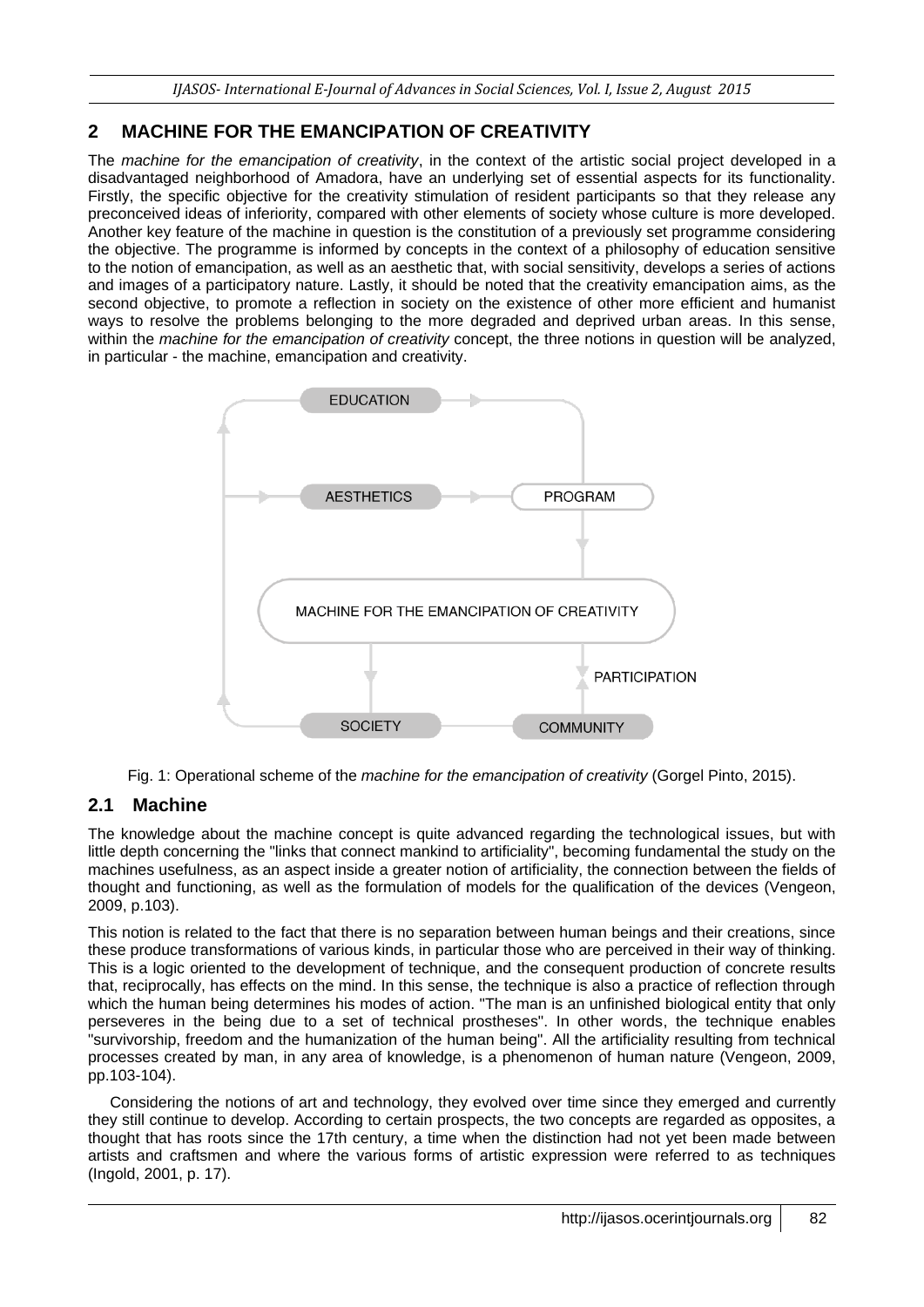From the etymological point of view, the art expression derives from the Latin *ars*, while technology comes from the Greek *teknè*. In the Greek period, as in the Roman, the two terms were used with the same purpose to describe a profession and a set of activities involving the production of objects. It should be noted that, at that time, people who made use of these professionals knew how to distinguish between the utility value and the aesthetic quality, being given greater importance to the skill of the performer (Burford, 1972, pp. 13-14). Since then, there has been a growing abstraction of various characteristics of intelligence, sensitivity and expression, which in turn are fundamental for the achievement of the various existing crafts that require a particular skill (Ingold, 2001, p. 17).

As a result of the evolution of art and technology concepts, the artefact came to be perceived as a mechanically produced copy, through a project or template, to the detriment of a skilled and sensitive interaction between the craftsman and the raw material. The wrong notion of the true essence of a craft, reduced to its technical specificities and to the mechanical implementation of a set of predefined operations, took root into society alongside the rise of art as a superior intellectual capacity in which "the creative exercise of the imagination" occurs. At the end of the 18th century, these facts led the understanding of society to a profound differentiation between the work of art and the artefact that guided some creative practices of useful nature, regardless of the expressive and sensitive characteristics, to a connotation with the field of technology (Coleman, 1988, p. 7 and Ingold, 2001, p. 18).

In the early 20th century there was also a change of meaning, regarding the concept of technology that has come to be understood as a set of rules and specifications related to the production apparatus, in which a practice is conceived, just as a plan determines a production. Previously, the technology was understood as a "framework of concepts and theory informing the scientific study of productive practices". Today, the notion of technology is cut off from most academic studies that focus on the various techniques, being merely restricted to the sphere of the worker in the development of his practice and in the implementation of its techniques. In this way, the worker became a mere operator "bound to the mechanical implementation of an objective system of productive forces, according to principles of functioning that remain indifferent to particular human aptitudes and sensibilities" (Ingold, 2001, p. 18).

Despite the common etymological origin and to the fact of art and technology being related concepts, it was settled in modern society a convention about the separation between both, which created the idea that technology is reduced to operation, while art is restricted to meaning. This incongruity, which drove away the notion of technology from the fields of culture and society, referring it to an "objective system of productive forces", led to a non-holistic understanding, particularly in the field of sociocultural anthropology. Conversely, art is socially and culturally framed by society (Ingold, 2001, pp. 18-19).

The problematic surrounding art and technique has its origin in none of the notions in particular, but in the separation between both. The idea that art belongs to an "ethereal" sphere of symbolic meanings emerged, situated on a superior level from the material domain, upon which technology seeks complete control. With this understanding, the western culture developed in the Greek and Roman periods, in particular the concepts of *ars* and *teknè*, which attributed a greater relevance to the practice and skill of the performer to the detriment of mechanical operating issues or of symbolic expression. Therefore, it makes sense to recover the Greek and Roman thought about the notion of *ars* and *teknè*, in such a way that they can be understood in a skill perspective and, thereby, contribute to the development of the various existing practices that humans create in several social and environmental contexts (Ingold, 2001, p. 20).

According to the artificiality notion in analysis, in which there is no division between the human being and the creations he develops through certain practical skills, it is possible to understand and clarify the concept of machine, an idea that represents the set of "artificial automatisms", without the compulsory need of an object to put them into practice. At the same time, it is also implied the separation between the machine and the human being, just being true that this presupposes a set of actions and functionalities. Therefore, it is possible to think about the human existence as a reality that goes hand in hand with artificiality, in which the man creates a context in accordance with "the forces who organize his spirit". Bearing in mind that the ability of human reflection, by itself, does not permit the creation of evolutionary conditions, the man systematically develops a series of automatisms to enhance both his physical actions as well as his thoughts (Vengeon, 2009, p. 104).

#### **2.2 Emancipation**

In the early 19th century Joseph Jacotot rehearsed a "dissonant" pedagogy in counter-cycle with the thought that was rooted in Western culture at that time. The aim of the existing status quo was the installation of an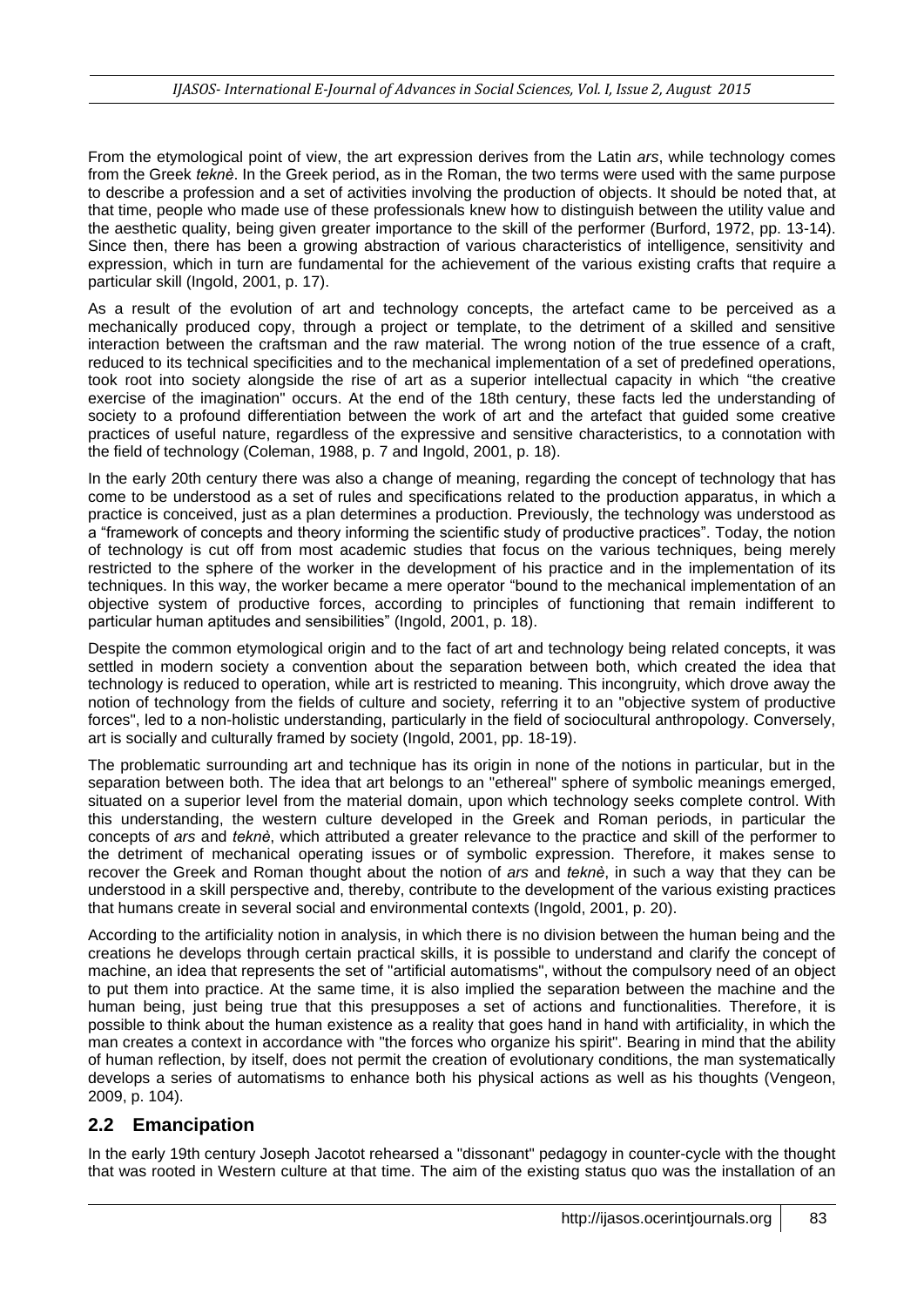orderly society driving to progress and prevent the succession of crises. The implemented education at this time assumed a basic function in the more developed societies, where, on one hand, the elites were formed to give continuity to the government of society, and on the other, the less favored social classes were schooled to decrease the distance to the more educated classes (Rancière, 2002, pp.9-10).

In the course of the educational paradigm in force, the master assumed the position of guide in the conduct of the population shortly instructed to the values of modern society, just as the school was in charge of making the social inequalities smaller. In this context, Jacotot warned that the social model based on the referred pedagogy, parallel to the action of reducing cultural differences between classes, was actually repeating the same injustices. The intention of establishing equality from the assumption of inequality is a perverted perspective of the original objective. To achieve equality between social classes, it is essential to establish it as such from the beginning of the pedagogical action and not as the main purpose. The teaching must be sensitive to the vast amount of knowledge the "ignorant" have, as well as to the fact that the existence of social disparities is a pre-existing social dynamic that mustn't be enhanced in the development of learning. The master and the student should be placed in the same space of understanding from which initiates the exchange of knowledge. Thus, two antagonistic educational models remain: (1) an action of "brutalization" that confronts the student with his lack of capacity, at the same time as it tries to reduce it; and (2) an emancipatory teaching philosophy that is based on the respect for the students natural aptitudes, unknown or denied. As opposed to the "brutalization" attitude towards education, Jacotot advocated an "emancipation of minds" and an "equality of intelligences" as a means to achieve the ideal of equality (Rancière, 2002, pp. 10-11).

Although education increased throughout society, keeping the logic of progress and universality, it perpetuated the paradox of assuming inequality as a starting point to promote the equality in education. The society observed by Jacotot, among others of the same period, assumed the different social classes and their lack of equality, where education functioned as a form of valorization of the most disadvantaged, while transmitting the idea of belonging to the same social body. Compared to the period of Jacotot, the contemporary society feeds a certain perversity that grants equal conditions to all its members, "the same fruitions and freedoms", while maintaining "a vast school that has its savages to civilize and its students in difficulty to recover". Thus, the contemporary schools have taken on, exponentially, the mission of reducing inequalities, which, however, persist. It is important to emphasize that equality is an absolutely necessary value for social sustainability and requires agents to promote their permanent confirmation (Rancière, 2002, pp. 11-14).

Under the pedagogical action revealed by Jacotot, the master doesn't have the fundamental principle of explaining and disassembling the knowledge to make it simple and accessible to the young and ignorant spirits. The master depends on these to exert his authority and it is he who makes them feel unable to learn independently. Since that time education has followed on this path, relying on false dichotomies such as the erudite and the ignorant, the experienced and the inexperienced, among others, establishing the existence of two kinds of intelligences: an inferior and a superior one. The inferior intelligence, common to children and ignorant, is based on empirical experience, depending on the routine and usefulness. The superior intelligence, which comes from rationality, is related to the use of accurate and sensitive methodologies. What contributes to the "brutalization" of the disadvantaged social groups is the conviction of possessing a lower intelligence, which in turn crosses over the dominant class. We must keep in mind that intelligence is only confirmed when it is compared to a similar one, in terms of equality. This logic is systematized whenever a particular group is considered higher or lower than the other and in this way the "brutalization" is generalized (Rancière, 2002, pp. 16-20, 50-51).

The intelligence that drives all healthy children to the understanding of a new language is the result of the same learning process based on guessing, whose origin lies in the desire and willingness to match, "like responding to someone who speaks to you, and not the one who examines you, under the sign of equality". The existence of the master arises when the student does not have the required intensity, whose function is to guide his disciples until the entrance on the hermeneutical circle, from which they become able to move and leave when they so wish. In this sense, the relationship between the teacher and the students that is valued is the one that promotes a link between wills and not the submission of an intelligence to another. Thus, the sensitive issue lies in the initial statement of the master followed by a free exploration of the student who learns from another concrete intelligence, such as the book or the speech. Besides the will, the most sensitive issue for anyone who teaches resides in the ability to emancipate and, in this way, make possible the "Universal Education: learning anything, and relate to that thing all the rest, according to the principle that all men have equal intelligence". To those who seek to learn, the master must simply keep them in their course of exploration of new knowledge, even though they may deviate from the initial objective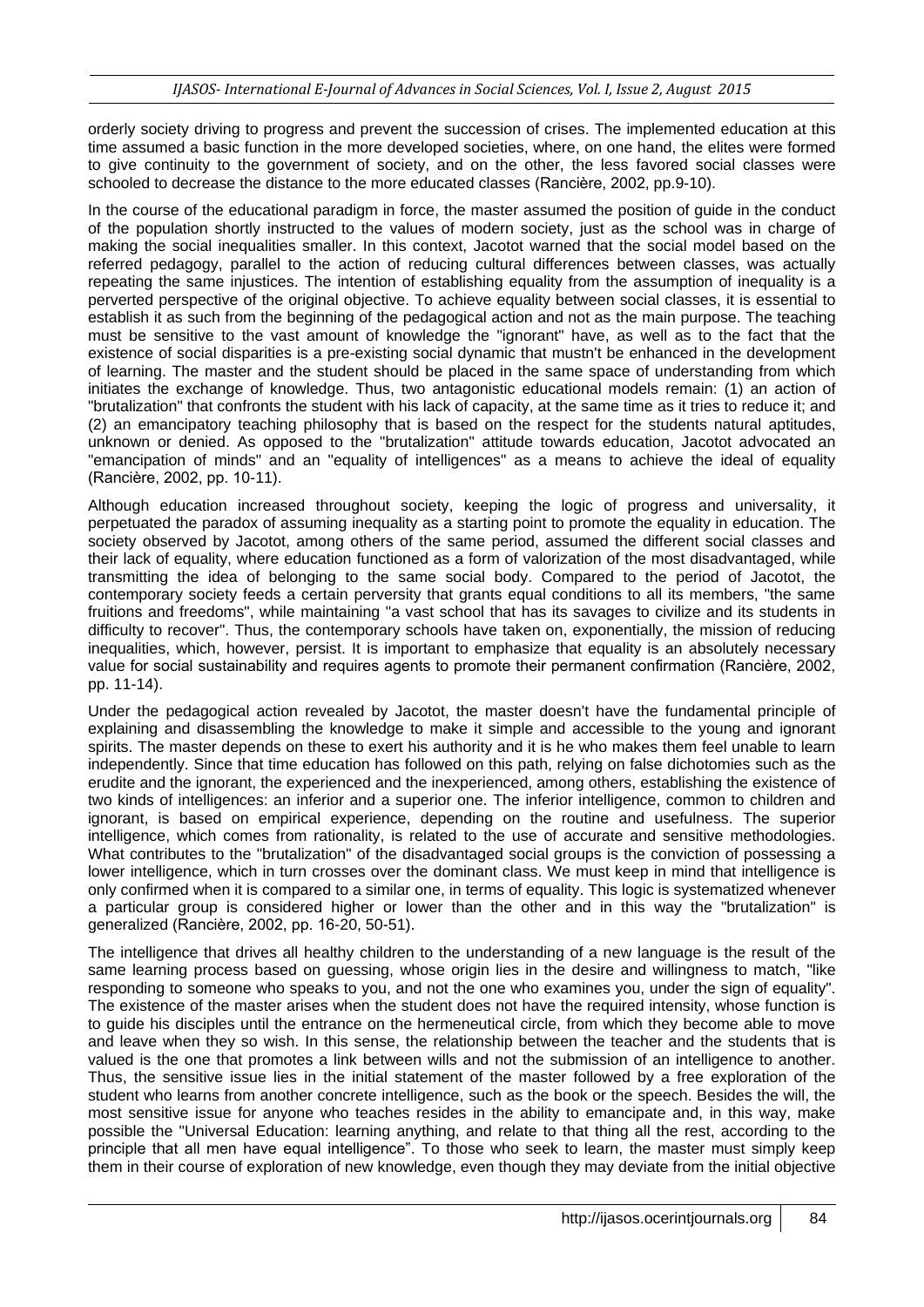and find other know-how (Rancière, 2002, pp. 23-25, 30, 44). "Man is a will served by an intelligence" (Rancière *apud* Jacotot, 2002, p. 64)

### **2.3 Creativity**

Although the creativity expression have emerged only in the Middle Ages, the concept dates back to the classical antiquity. Etymologically, the first expression of the family of words appeared in the 14th century, in the form of creating, from the Latin *creatus*. This was followed by the appearance of the adjective creative, in the second half of the 17th century, as well as the occurrence of the creativity noun, which appeared in the mid-19th century (Online Etymology Dictionary, n.d., n.p.).

Since its formulation, the creativity notion has mirrored different positions about its reason of existence and the way it affects the human being, either through demonstrations within the arts, or by the spontaneous and holistic way it manifests. The universal nature of creativity is a principle related with humanity, where being an artist belongs to the nature of all humans, with creative sensitivity, and not restricted to the genial character or to a rare aptitude of an individual in particular. The Renaissance artists, for example, manifested the interest in being fully sensitive and creative, both in artistic practice, writing, thought, and in every action in general. This was a different perspective of an artist from the one that came to be particularized and whose creativity is restricted to a single type of production (da Silva, 2009, pp. 76-77, 140).

It is important to emphasize the work and thought of Joseph Beuys an artist who advocated a universal notion of creativity, in which dialogue and language are means of expression that can have the forms of sculpture. The thought of each person is equivalent to the work of an artist, where it is essential to consider the possibilities of formal reasoning, just like the artist observes and reflects on the objects he produces. In this way, the art and the artistic education, in particular, must evolve beyond the usual disciplines and integrate other learning. Beuys argued that creativity is a consequence of the productive activity and a common characteristic to all human beings, saying that only art, conceived in this way, would have the ability to develop a freer society (Gomes, 2010, pp. 8-9, 21, 62, 122).

Thus, in accordance with Beuys principle "every man is an artist", creativity is not a faculty restricted to artistic production, being a characteristic that applies to the social body and that, consequently, allows a redefinition of the art territories. This broad notion of art or "social sculpture", as the artist references, argues that every human being has creative abilities that can be improved and that these potentiate their involvement in the transformation process of society. The language developed by Beuys had as a key feature a continuing need to communicate that led him to seek, persistently, several ways of transmission. The social sculpture, whose idea increases the sphere of action of the art object, considers creativity as a value of exchange, to the detriment of capital and profit, which have dominated the development of culture and which, according to Beuys, can lead society to paralysis (Gomes, 2010, pp. 8-9).

The association between the capital and creativity concepts is related to the Marxist notion of proletarian, which characterizes individuals whose ideology, in addition to repudiate capitalism, is based on the notions of universality, autonomy and emancipation of human beings as forms of total development of their essence. In its turn, this kind of evolution is based on two fundamental principles - the productive and social existence. Karl Marx conceives human beings through the concept of *homo faber* (human capacity in manufacturing utensils), where the ability to work and produce, as well as the awareness of these facts, is what characterizes humanity. In this way, the thought of Marx refers that these are qualities that transform the simple biological existence of human beings in a coexistence of social order. With the evolution of capitalism the proletariat remains "exploited and alienated". But while in the exploitation case this might be negotiated, as happens in the relationship between employers and unions, with regard to alienation it is a paradigm to be modified. The problem arises in the kind of compromise between the worker and the employer in the context of capitalist logic, as if both were in possession of goods with interest to the other, which can be traded. In other words, "the capitalist offers a salary and the worker his labor power". Herein lies the problem, because it is the workforce that characterizes the human being as a social and productive individual, being this the fundamental aspect to his universality (de Duve, 1988, pp. 52-53).

It was in this context that Beuys defined his concept of creativity, parallel to Marx's notion of workforce, which crosses the combination of creativity and culture with the relationship between workforce and political economy. This resulted in an intersubjective approach to which he gave the designation of "social sculpture", whose main pillar is the concept of creativity, a universal quality of human beings, where the aesthetics is also based. "Creativity is the potential of each and every one, and it precedes the division of labour: being the capacity to produce, in general". From this logic derives two unavoidable facts, that we are all artists and that art is not a professional activity. Creativity, beyond being an essential quality of human existence, is the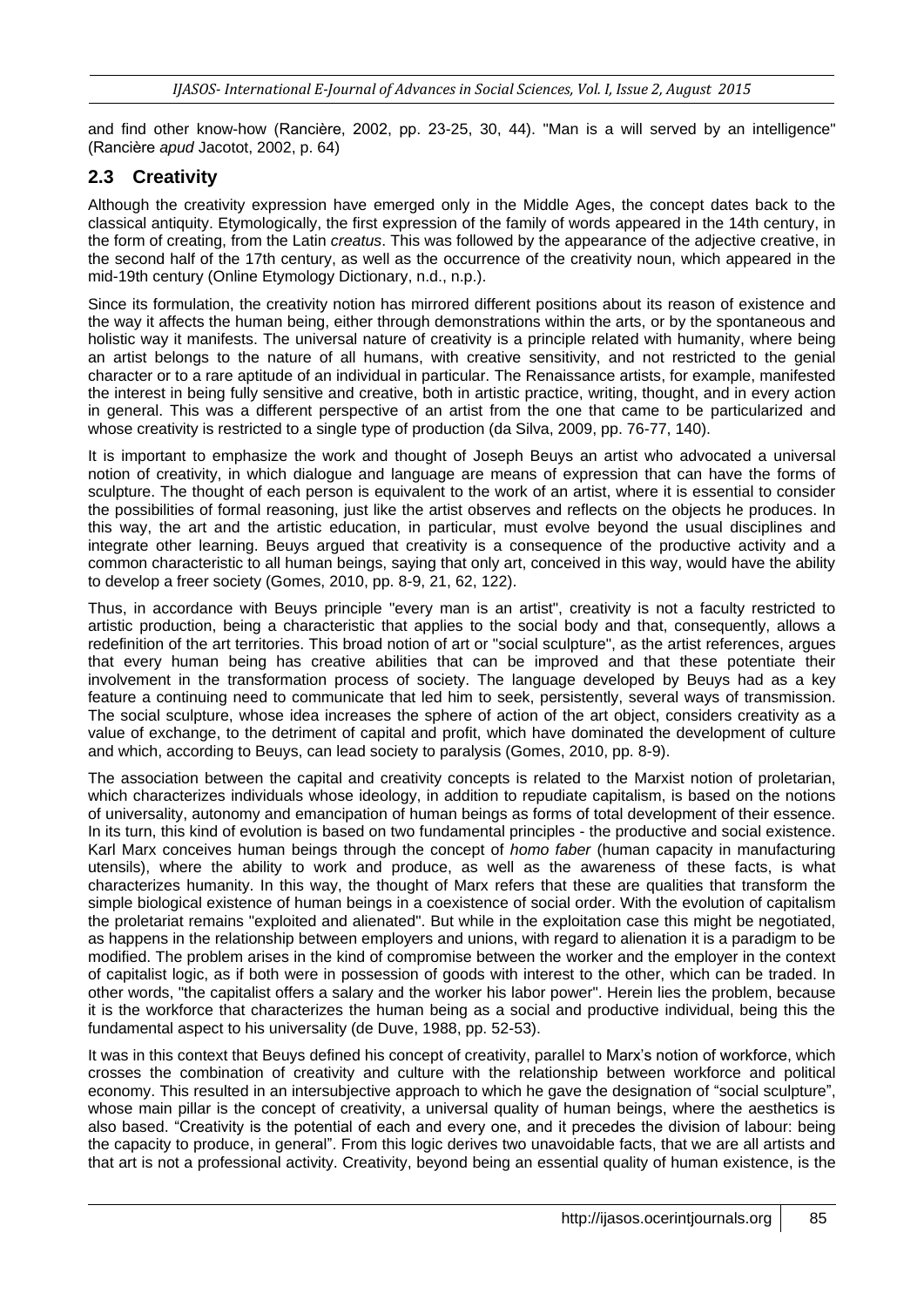"true capital" that allows the transaction of goods and services and represents a vital activity for the social body (de Duve, 1988, p. 57).

# **3 SOCIAL ART PROJECT**

The social art project in question occurs within a disadvantaged neighbourhood in the urban centre of Amadora, named Bairro da Estrada Militar do Alto da Damaia (Fig. 2-3). The site is characterized by illegal construction and by the weak support of public entities to solve the existing problems, such as poverty, crime, among others. The area is mostly inhabited by immigrants and their descendants from Portuguesespeaking African countries, such as Angola, Cape Verde, Guinea Bissau and São Tomé and Principe.



Fig. 2-3: Bairro da Estrada Militar do Alto da Damaia and Loja Social. Video frames (Gorgel Pinto, 2015).

The project was developed in partnership with a local association called Loja Social, in which two courses were created: in a first phase, a training course in the field of computer literacy, open to the participation of adults from the local population and, subsequently, another action on pinhole photography, which was destined to younger people (Fig. 4-5). The developed sessions, under each training, were restricted to a small number of participants, taking into account that logistical conditions were limited. The project counted with the collaboration of some trainees of a professional course in the field of multimedia, from a local high school, that gave assistance to the production.

This is a project-oriented practice that is developed in two phases, initially it works as a participatory educational system, to later introduce itself as a communicative space, emitting a series of messages about the place and the community where the actions take place. The content produced during the first phase was created in a training context, where both the people who received it as the people who knew more and shared their knowledge contributed with ideas for the elaboration of specific jobs. Although the educational were open to suggestions from participants and follow a course adapted to their own interests, it was previously defined a programme with concrete objectives.



Fig. 4-5: Lessons for adults and workshop for youngsters. Video frames (Gorgel Pinto, 2015).

In the participatory sessions of the course, video footage, photographs, audio recordings and texts were collected, as well as other kind of references, to be aesthetically worked and integrate the final representation piece. With respect to the audio recordings, the interviews of some residents in the neighborhood stand out. It is intended that the set of multimedia pieces that represent the social art project, assume a contemplative character that confronts the viewer and refer him to a proper meaning in a space of numerous referents. At the same time, it is the illustration of a concrete social design project, with much focused methodologies and objectives with regard to the cultural appreciation of the community concerned.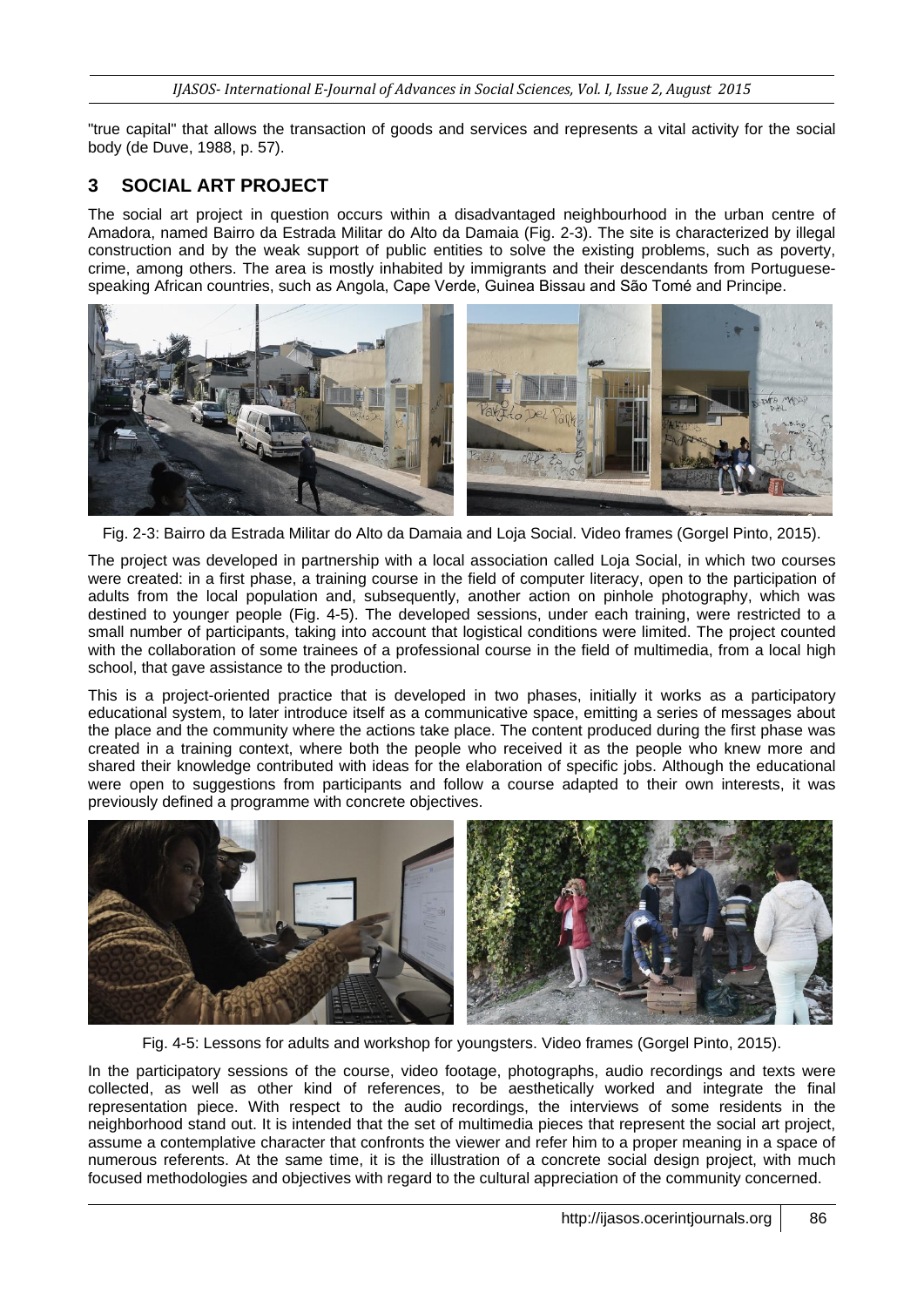#### *IJASOS- International E-Journal of Advances in Social Sciences, Vol. I, Issue 2, August 2015*

The presentation of the audiovisual content, produced during the educational actions, has been occurred in an isolated mode after the completion of each participatory process. The exhibition of all elements depicting the project, such as images, sounds, texts, among others, to the residents, as well as to the rest of the urban community, will take place at a specific location in the city of Amadora. It is intended, on one hand, to praise the culture of the people who inhabit these disadvantage neighborhoods, and on the other, to question two fundamental aspects of contemporary society: the civic responsibility in solving the problem of social inclusion and the potential of art and design in relation to the awareness to these kinds of difficulties. This phase is scheduled for the year 2016 and will be the conclusion of this particular social art project.

Bearing in mind the evaluation of the project, some interviews to the participants were conducted, as well as to other residents and employees from the social institution. Generally speaking, the people consulted considered the social support useful, since it values, directly, those who participate on the educational activities and, indirectly, the remaining residents. They also mentioned that this type of activity contributes to the neighborhood civic development, counter-cyclically with clandestine movements that regularly occur in place. With regard to the individuals involved in the learning, they also felt that the support received was useful for their daily life and it would be important to have the continuity of the activities. These people believe that participating in educational activities has positive effects on health, particularly in reasoning and memory. The younger participants, in the pinhole photography action (Fig. 6), reported that they would like to continue practicing photography in organized weekly sessions.



Fig. 6: Pinhole photography from the neighborhood (Gorgel Pinto, 2015).

Despite the social benefits of this project being obvious within the community, there is still the need to clarify some essential aspects for an in-depth evaluation, which will only be possible to understand after the final exhibition. Firstly, it is important to realize, among the residents, the effect of the symbolic reproductions produced in the activities course, or in other words, if they feel positively represented and encouraged to continue the involvement with other initiatives. At the same time, it will be fundamental sounding out the rest of the urban community to determine whether these feel more sensitized to this problem, in particular to the civic duty of society in solving problems such as social inclusion and the responsibility of art and design in relation to the awareness to these kind of difficulties.

### **4 CONCLUSION**

One of the objectives of this research is to emphasize the visual arts vocation for a particular perception with regard to the various issues that concern the common good. The articulation between the ethical and aesthetic sensibilities acquires a specific dimension with potential to interpret and communicate critical and constructive viewpoints about social problematic. This type of sensory knowledge, subject to reflection and reproduction, produces a fundamental effect for the development of intersubjectivity.

This notion of art, symbolic and prolific at the same time, is essential for the development of the art project developed in the neighborhood of Estrada Militar do Alto da Damaia. It is a holistic practice that explores various dimensions of knowledge with a view to the sustainable development of the social tissue. In this context, the creation and use of the *machine for the emancipation of creativity* concept, aims at improving the socio-cultural situation of the community concerned. The adopted methodology of participatory nature is intended to promote educational activities in order to emancipate the creativity of the people involved and valuing them through their representation. It should be noted that the mechanism found in this research could be applied to other urban contexts in order to contribute to solving similar problems.